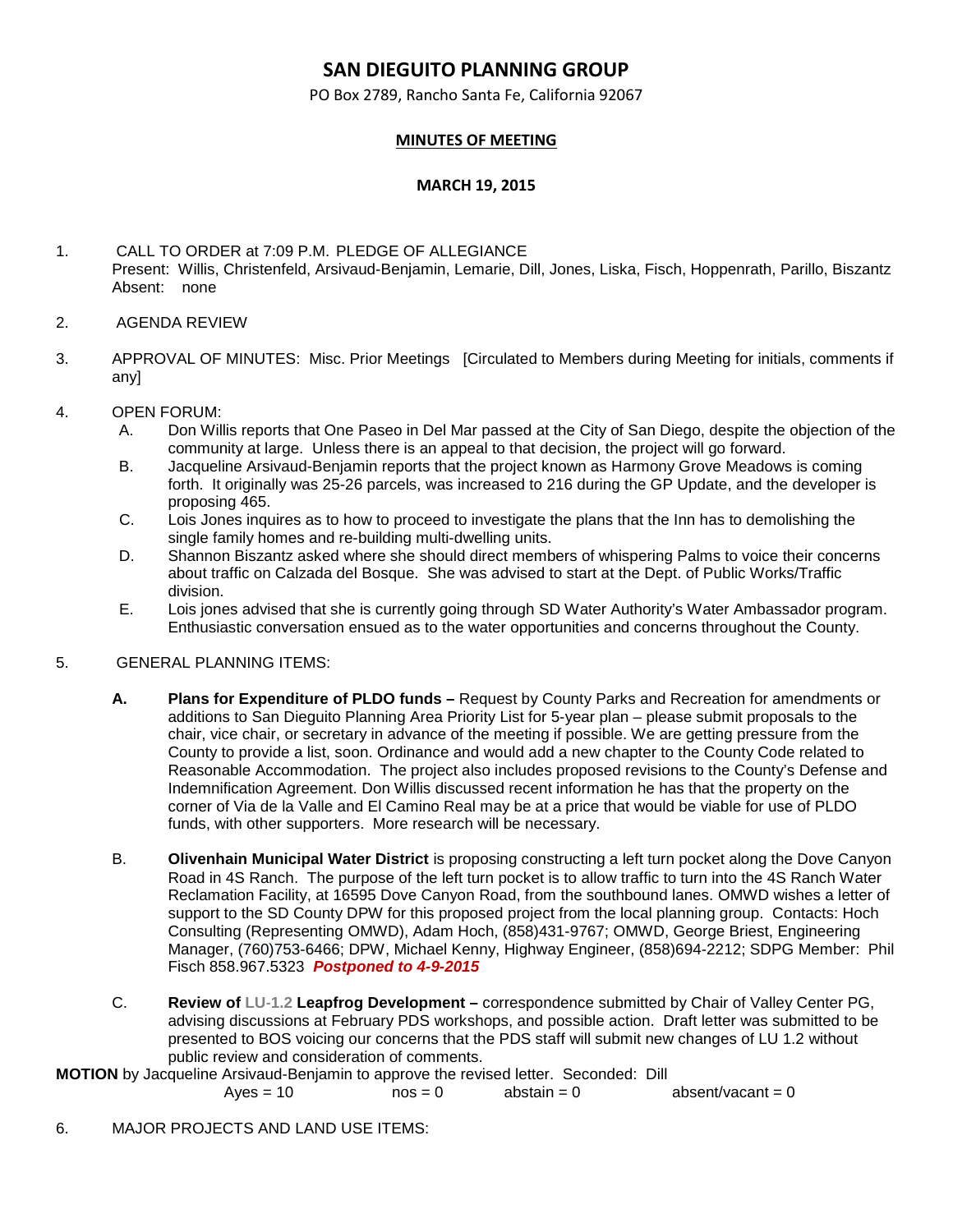A. **PDS 2014 MUP 14-019-PLN 346, PDS 2014 SP 13-001 PLN-TM, PDS 2014 MUP 14-019-PLN 399S, MUP 14-019-PLN 346S – EDEN VALLEY/VALIANO** – Request extension (from 45 to 90 days) to the Integral/Valiano DEIR for Administrative Permit for Major Use Permit for sewer system to service 334 homes in proposed Eden Hills development. Applicant: Melissa Krause, Fuscoe Engineering, representative for The Eden Hills Project Owner, LLC; PDS Planner: Beth Ehsan 858-694-3103; SDPG Member: Doug Dill/Jacqueline Arsivaud Benjamin, 760-855-0444. Doug Dill submitted a letter for approval requesting the extension which includes 6 bullet points to substantiate this request. In addition, he provided a letter that was submitted to PDS from Elfin Forest/Harmony Grove Town Council indicating the community's concern about the impact, magnitude and complexity of this project. Review of the draft letter commenced, and wordsmithed.

**MOTION** by Doug Dill to submit revised letter as reviewed. Seconded: Mid Hoppenrath

 $Approved = 10$   $nos = 0$   $abstant = 0$   $absent/vacant = 5$ 

- **B. PDS 2015 MUP 15-003, ER 15-08-002 – Verizon Double Peak located at 21230 Questhaven Rd., San Marcos** – Major Use Permit application proposing to install 12 antennas, 12 remote radio units, and 1 microwave dish antenna on a 45' high monopine. The equipment necessary to operate the facility will be located in a proposed 11'6" x 16'10" prefabricated equipment shelter on a new concrete pad. Also, installation of a proposed emergency generator inside a concrete block wall enclosure with stucco finish to match existing building. APN #679-050-04-00 Applicant: Margie Sullivan representing Verizon Wireless 760-613-3488; PDS Planner: Melanie Tylke 858-694-3721; SDPG Member: Doug Dill 760- 736-4333 *Postponed to 4-9-2015*
- **C. PDS 2014 STP 14-005** Site plan for 7,096 sf single family dwelling with 690 sf guest house on previously graded pad, located at 16681 Riding High Way & Coconut Grove Court in The Crosby Estates. No exceptions or waivers are required for this project. APN 267-201-14 Applicant: John Jensen Architects for applicant, Joe Gallagher, 858-756-7426; DPS Planner: Don Kraft 858-694-3856; SDPG Member: Mid Hoppenrath 760-747-1145 *Postponed until further notice.*
- **D. PDS2014 STP 14-006 V Setback Designator located at 8080 Hightime Ridge, San Diego** APN 267- 201-03-00 Applicant: Philip Quatrino representing Jonathon & Melody Mohseni 858-527-0818; PDS Planner: Don Kraft 858-694-3856; SDPG Member: Mid Hoppenrath 760-747-1145 *Postponed until further notice.*
- **E. PDS2014 AD14-050 Administrative permit application for 2,496 sf guest living quarters** on 2.24 acre lot with existing 7,496 sf home w/attached garage located at 6072 Avenida Alteras & Calle Mayor in Fairbanks Ranch. Applicant: Dave Henrikson for Weimin Ji & Hao Chen 951-764-2302; PDS Planner: Bronwyn Brown 858-495-5516; SDPG Member: Laurel Lemarie 858.756.2835 *Remove from agenda – application withdrawn*
- F. **PDS2014 STP14-026 – site plan for 3,397 sf Single Family home and garage, tack room on 4.98 acres** located at Avenida de Pompeii in Santa Fe Valley. APN #269-100-47. Applicant: Michael Azurmi representing Tom & Anne Bache 619-417-1400; PDS Planner: Vincent Kattoula 858-694-3959; SDPG Member: Mid Hoppenrath 760-747-1145 *Postponed to 4-9-2015*
- G. **PDS 2014 GPA 14-007, MUP 14-046, TM 5595, EB 14-08-17-Rancho Librado Application for tentative map requiring a general plan amendment and major use permit for 56-unit, age-restricted condominium project located on 28.69 acres located at the northeast corner of Via de la Valle and Calzada del Bosque.** APN #268-180-51-00, 268-180-01-00, 258-180-39,00 268-180-50-00 Applicant: Ali Shapouri on behalf of Larry Gene Mabee Revocable Trust & Golden Eagle Land Investment LP 858- 756-8340; PDS Planner: Michael Johnson 858-694-3429; SDPG Member: Don Willis 481-1535 *Postponed to 4-9-2015*
- **H. PDS 2014 AD-14-065 application for Administrative Permit for 2nd dwelling unit with basement garage at 8881 Detwiler Rd. in Escondido.** APN #264-130-54-00 Applicant: Shinj Isaacs for Ned Israelsen 760-707-8119; PDS Planner: Bronwyn Brown 858-4955516; SDPG Member: Nikko Christenfeld 760-741-1953 Applicant had to re-design to fit community character and had to change the location to meet setback requirements as well as fire district requirements. The neighbors have no objections. Issues remaining is a cultural specialist for archealogical preservation as well as the fire district to inspect it once again. They are required to re-do Detweiler road – widening to 20 ft. They've been approved for their septic system and were able to use their existing leach field and the permit has been issued.